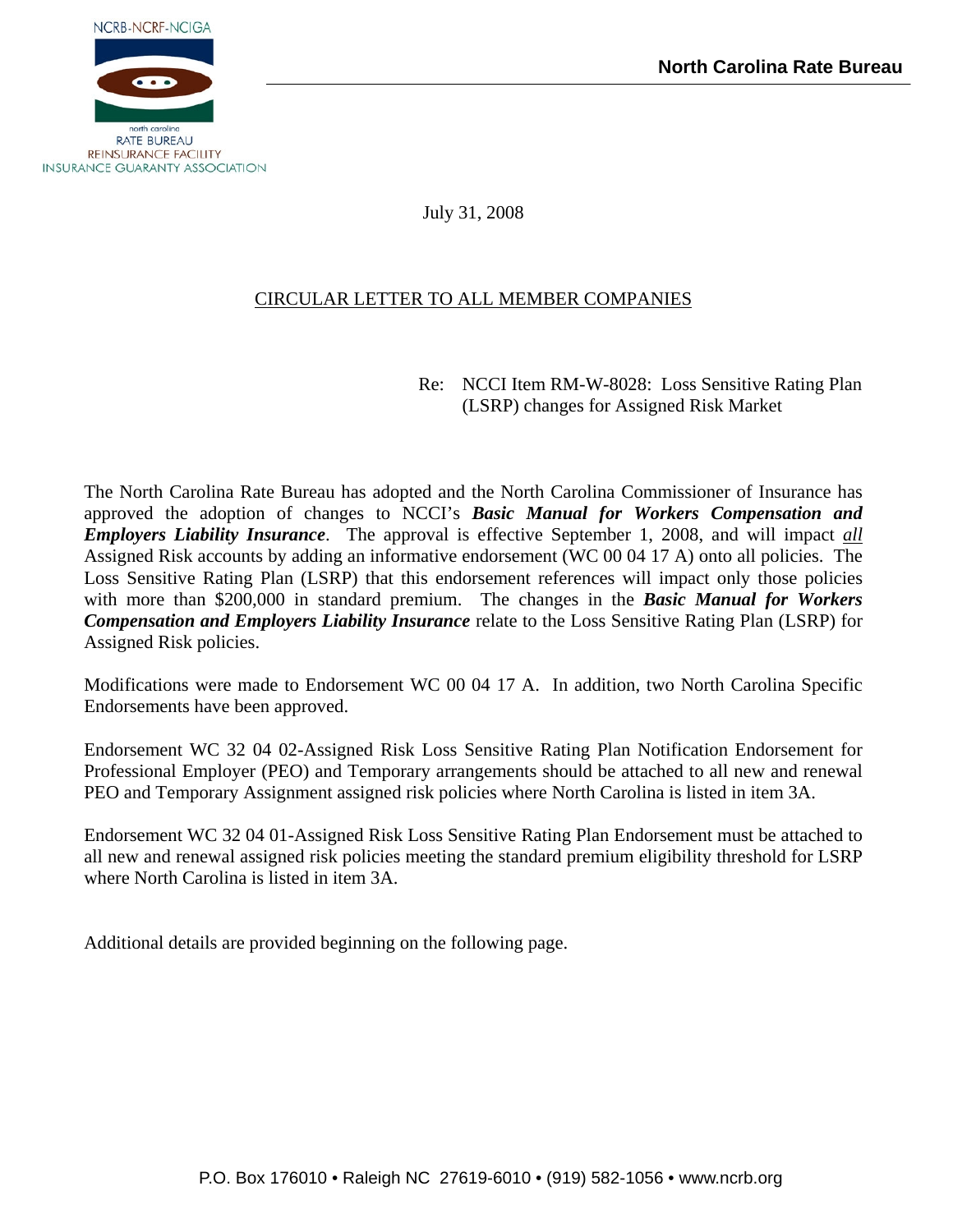| <b>Endorsement</b> | <b>Endorsement Description</b>  | <b>Endorsement Purpose</b>                                |  |  |
|--------------------|---------------------------------|-----------------------------------------------------------|--|--|
| <b>Number</b>      |                                 |                                                           |  |  |
| WC 00 04 17 A      | <b>Assigned Risk Loss</b>       | Ensures that all employers potentially qualifying for     |  |  |
|                    | <b>Sensitive Rating Plan</b>    | LSRP during the policy or upon renewal, if                |  |  |
|                    | <b>Notification Endorsement</b> | applicable, are notified of the intent and details of the |  |  |
|                    |                                 | LSRP. All assigned carriers will be required to attach    |  |  |
|                    |                                 | this endorsement to all new and renewal assigned risk     |  |  |
|                    |                                 | policies. Refer to WC 32 04 02 for treatment of           |  |  |
|                    |                                 | PEOs and Temporary Arrangements.                          |  |  |
| WC 32 04 02        | <b>Assigned Risk Loss</b>       | Ensures that all PEO and Temporary Arrangements           |  |  |
|                    | <b>Sensitive Rating Plan</b>    | potentially qualifying for LSRP are notified of the       |  |  |
|                    | <b>Notification Endorsement</b> | intent and details of the LSRP. All assigned carriers     |  |  |
|                    | for Professional Employer       | will be required to attach this endorsement to all new    |  |  |
|                    | Organizations (PEO) and         | and renewal PEO and Temporary Assignment                  |  |  |
|                    | <b>Temporary Arrangements</b>   | assigned risk policies.                                   |  |  |
| WC 32 04 01        | <b>Assigned Risk Loss</b>       | Attached to all new and renewal assigned risk policies    |  |  |
|                    | <b>Sensitive Rating Plan</b>    | meeting the eligibility threshold for LSRP.<br>This       |  |  |
|                    | Endorsement                     | endorsement advises employers<br>meeting<br>the           |  |  |
|                    |                                 | eligibility threshold of the applicable LSRP factors      |  |  |
|                    |                                 | and of how LSRP premium will be calculated.               |  |  |

The endorsements described above are attached as Exhibits to this Circular.

The above changes are applicable to new and renewal assigned risk policies with effective dates on or after September 1, 2008.

If you have any questions, please contact the Information Center at 919-582-1056 or wcinfo@ncrb.org.

Sincerely,

Sue Taylor

Director of Insurance Operations

ST:dg

C-08-13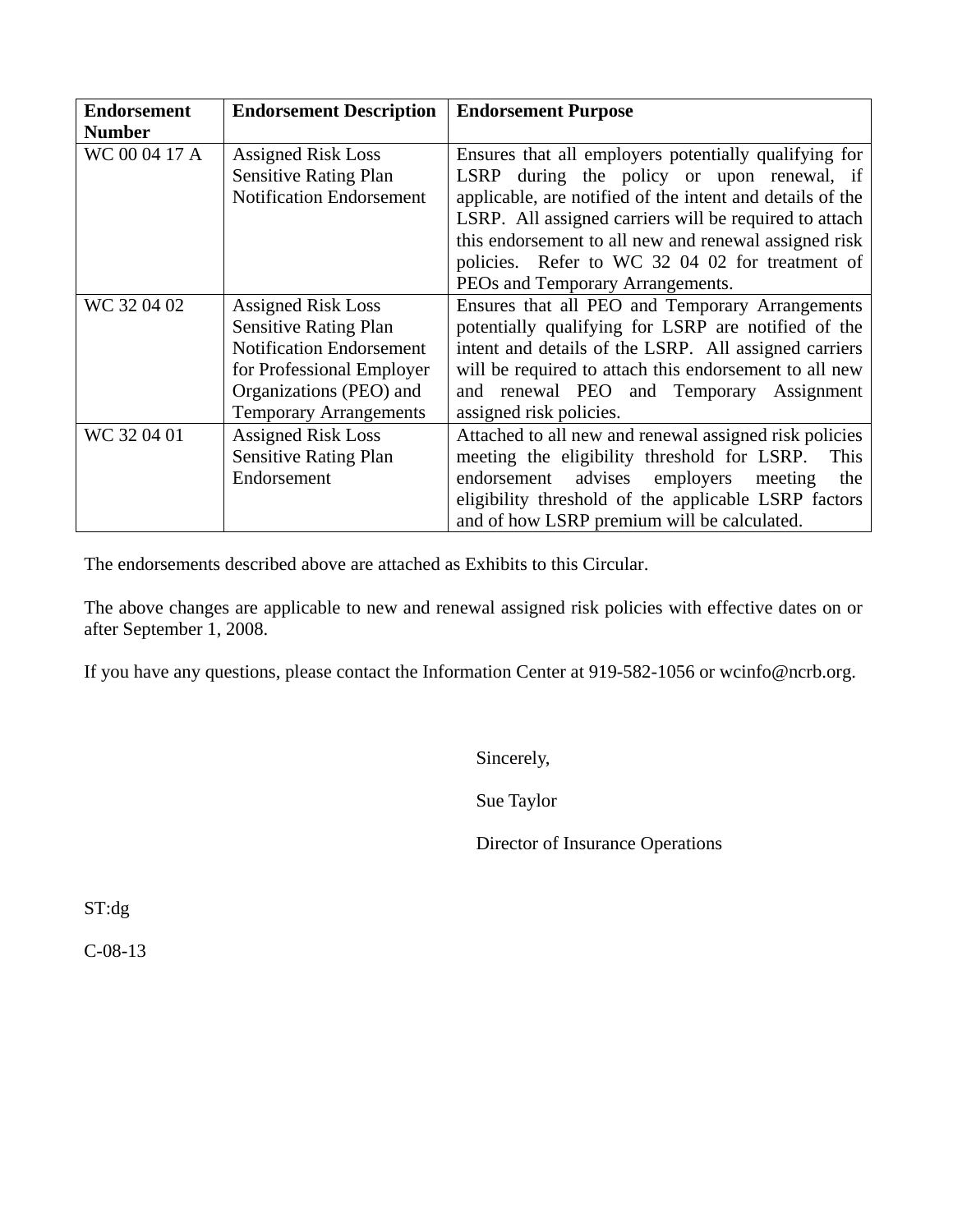# **ASSIGNED RISK LOSS SENSITIVE RATING PLAN NOTIFICATION ENDORSEMENT**

This endorsement is to advise you that, during the term of this policy or upon renewal, you may become subject to the assigned risk mandatory Loss Sensitive Rating Plan (LSRP), which may adjust the cost of your workers compensation policy. This endorsement must be attached to all assigned risk policies, except for professional employer organization (PEO) and temporary arrangements, regardless of standard premium size in states that have approved the LSRP. In the event that you meet or exceed the eligibility requirements of the LSRP, a LSRP contingent deposit premium equal to 20% of standard premium will be required.

# **Eligibility**

- .1. Your insurance is written under a Workers Compensation Insurance Plan (WCIP) in a state that has approved the Loss Sensitive Rating Plan (LSRP).
- 2. The LSRP will apply to an individual assigned risk policy if the standard premium equals or exceeds the amount noted in the Schedule.
- 3. If the standard premium decreases during the first 120 days, and falls below the LSRP premium eligibility threshold, your policy will be converted to a guaranteed cost policy, retroactive to policy inception and your LSRP contingency deposit will be returned.
- 4. If the standard premium increases during the first 120 days, and meets the LSRP premium eligibility threshold, LSRP will be applied retroactively to policy inception and the 20% LSRP contingency deposit will be required within 30 days of us issuing notice to you of the application of LSRP.
- 5. If the standard premium decreases after the first 120 days and falls below the LSRP premium eligibility threshold, the LSRP continues to be applied to your policy(s).
- 6. If the standard premium increases after the first 120 days, and meets the LSRP premium eligibility threshold, your policy(s) will remain a guaranteed cost policy(s) and the LSRP will be applied at renewal, subject to meeting the eligibility requirements on the renewal policy(s).
- 7. Some employers may take actions for the purpose of avoiding the application of the LSRP. Other employers may take actions for otherwise legitimate business reasons that nonetheless result in the improper application of the LSRP. Regardless of intent, any action that results in the miscalculation or misapplication of LSRP determined in accordance with the LSRP rules is prohibited. These actions include, but are not limited to:
	- Misrepresentation and/or miscalculation of payroll at application, audit, or renewal
	- Failure to report changes in ownership or ownership information according to the WCIP and NCCI's *Experience Rating Plan Manual*
	- Violation of any of the terms and conditions under the policy for which this insurance was issued
	- Failure to allow the assigned carrier or NCCI reasonable access to your facilities or your files and records for audit or inspection
	- Failure to disclose to the assigned carrier or NCCI the full nature and scope of the your exposure or business operations
- 8. If you meet the eligibility requirement for the LSRP and you have operations in more than one state, your policy(s) must meet the premium eligibility threshold requirements for the state with the greatest standard premium. When this occurs:
	- The total standard premium of all states that have approved the LSRP must meet the premium eligibility requirement for the LSRP state generating the largest standard premium
	- All of your WCIP policies will be combined to determine a single LSRP contingency deposit premium
	- Each single WCIP application or policy will require a separate WCIP initial or deposit premium

 It may not always be possible for a single carrier to provide coverage for all requested states; additional policies may be necessary.

This LSRP program will adjust your premium for this insurance based upon the losses incurred during the period covered by this policy or any renewal policy.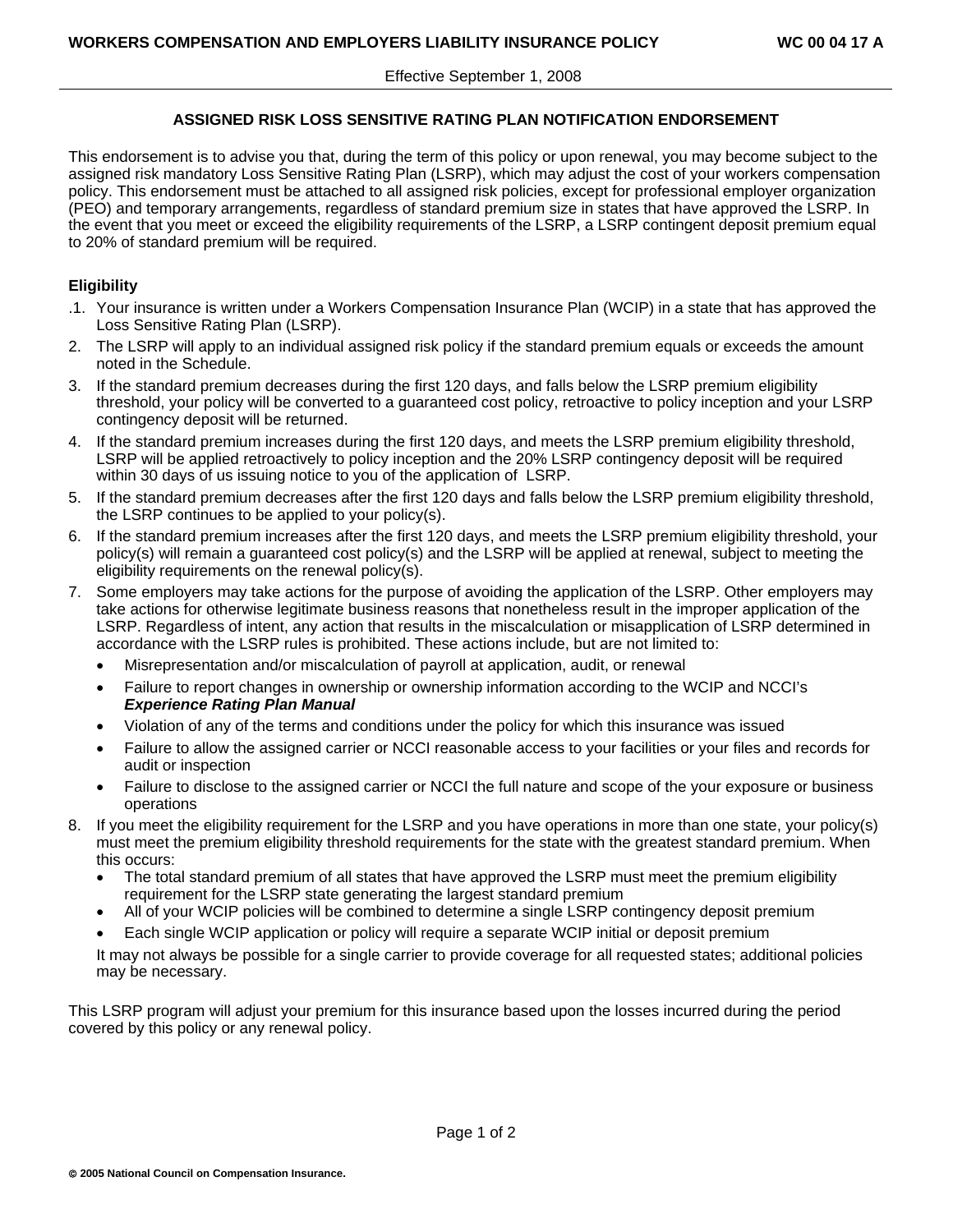**Schedule** 

**State Premium Eligibility** 

This endorsement changes the policy to which it is attached and is effective on the date issued unless otherwise stated.

**(The information below is required only when this endorsement is issued subsequent to preparation of the policy.)** 

Endorsement Effective Policy No. Endorsement No.

Insured Premium

Insurance Company extending the countersigned by  $\Box$ 

**WC 00 04 17 A**  (Ed. 5-06)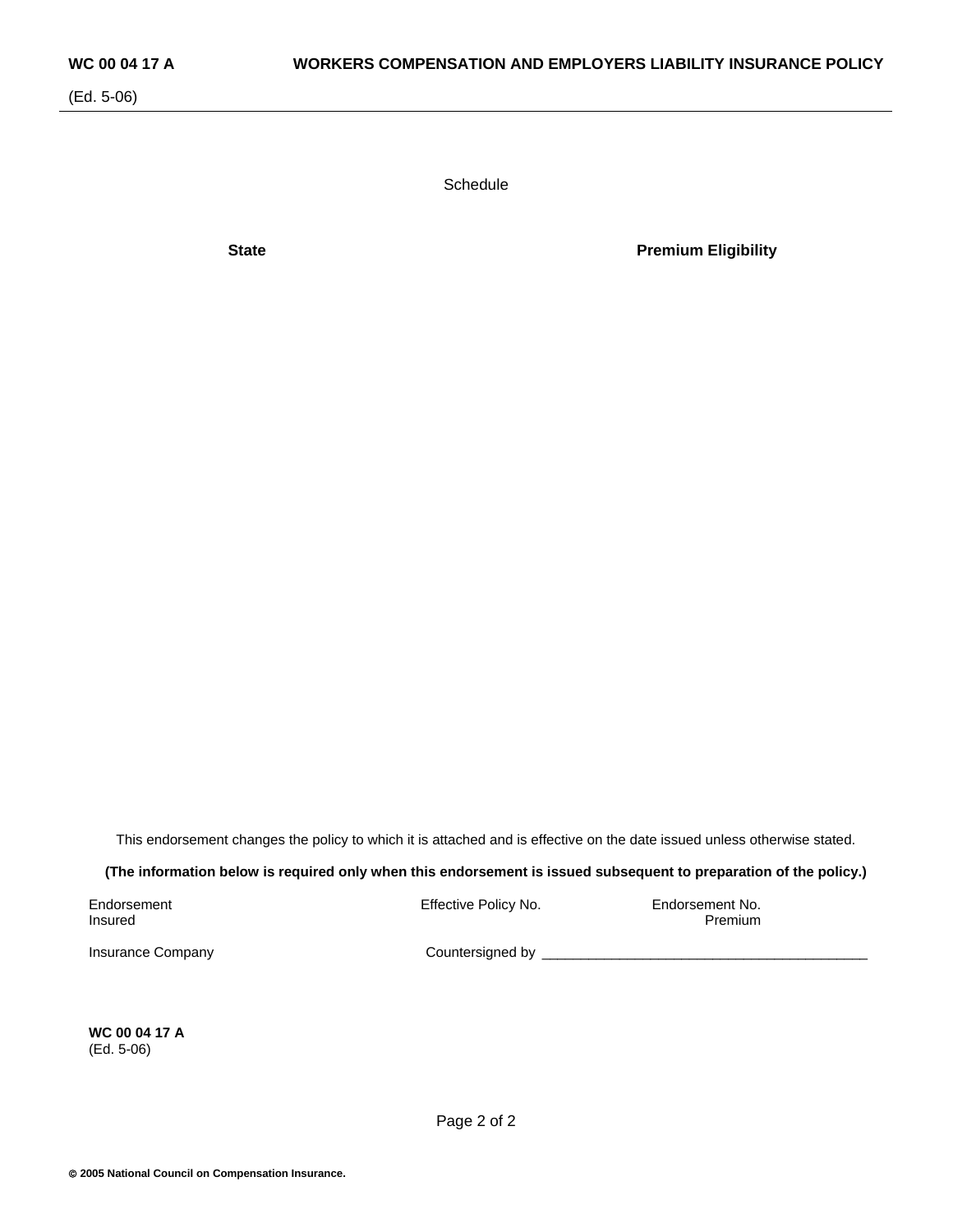## **ASSIGNED RISK LOSS SENSITIVE RATING PLAN NOTIFICATION ENDORSEMENT FOR PROFESSIONAL EMPLOYER ORGANIZATION (PEO) AND TEMPORARY ARRANGEMENTS**

This endorsement is to advise you that, during the term of this policy or upon renewal, you may become subject to the assigned risk mandatory Loss Sensitive Rating Plan (LSRP), which may adjust the cost of your workers compensation policy. This endorsement must be attached to all professional employer organization (PEO) and temporary arrangement assigned risk policies, regardless of standard premium size, in states that have approved the LSRP. In the event that you meet or exceed the eligibility requirements of the LSRP, <sup>a</sup> LSRP contingency deposit premium equal to 20% of standard premium will be required.

# **Eligibility**

- 1. Your insurance is written under <sup>a</sup> Workers Compensation Insurance Plan (WCIP) in <sup>a</sup> state that has approved the Loss Sensitive Rating Plan (LSRP).
- 2. The LSRP will apply to an individual assigned risk policy if the standard premium equals or exceeds the amount noted in the Schedule.
- 3. If the standard premium meets or exceeds the eligibility threshold **at any time** during the policy period, LSRP will be applied retroactive to the policy inception, and the 20% LSRP Contingency Deposit will be required within <sup>30</sup> days.
- 4. Some employers may take actions for the purpose of avoiding the application of the LSRP. Other employers may take actions for otherwise legitimate business reasons that nonetheless result in the improper application of the LSRP. Regardless of intent, any action that results in the miscalculation or misapplication of the LSRP determined in accordance with the LSRP rules is prohibited. These actions include, but are not limited to:
	- •Misrepresentation and/or miscalculation of payroll at application, audit or renewal
	- • Failure to report changes in ownership or ownership information according to the WCIP and NCCI's *Experience Rating Plan Manual*
	- •Violation of any of the terms and conditions under the policy for which this insurance was issued
	- • Failure to allow us or the North Carolina Rate Bureau reasonable access to your facilities or files and records for audit or inspection
	- • Failure to disclose to us or the North Carolina Rate Bureau the full nature and scope of your exposure or business operations
- 5. If you meet the eligibility requirement for the LSRP and you have operations in more than one state, your policy(s) must meet the premium eligibility threshold requirements for the state with the greatest standard premium. When this occurs:
	- • The total standard premium of all states that have approved the LSRP must meet or exceed the premium eligibility requirement for the LSRP state generating the largest standard premium
	- •All of your WCIP policies will be combined to determine <sup>a</sup> single LSRP contingency deposit premium
	- •Each single WCIP application or policy will require <sup>a</sup> separate WCIP initial or deposit premium

It may not always be possible for <sup>a</sup> single carrier to provide coverage for all requested states; additional policies may be necessary.

The LSRP program will adjust your premium for this insurance based upon the losses incurred during the period covered by this policy or any renewal policy.

This endorsement applies in the states listed in the Schedule below.

Schedule

# **State Premium Eligibility**

#### **Notes:**

- 1. The company may show additional column(s) in the schedule in order to include necessary information such as specific states on <sup>a</sup> multistate policy.
- 2. This endorsement must be used for every PEO and Temporary Arrangement assigned risk policy.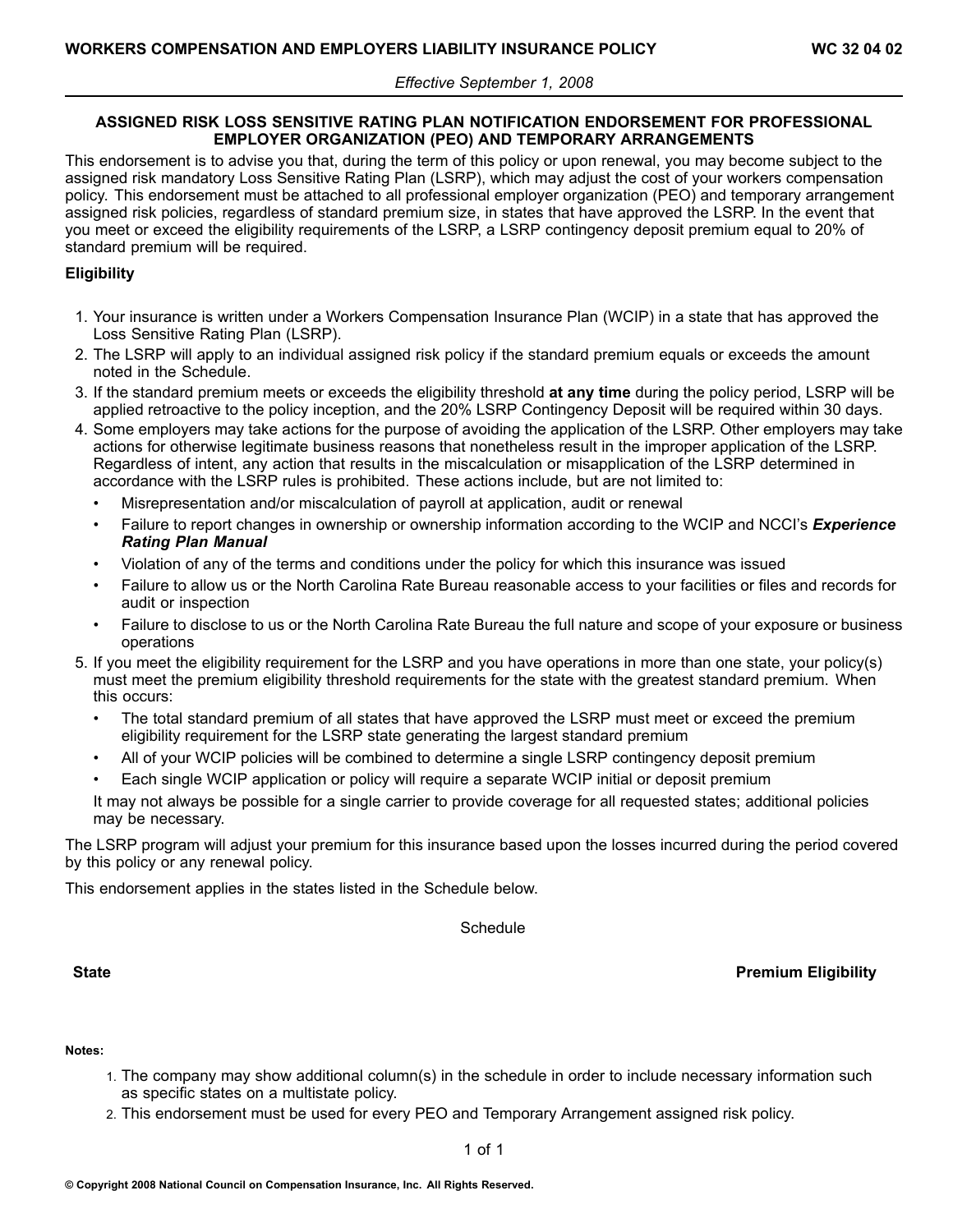# **ASSIGNED RISK LOSS SENSITIVE RATING PLAN ENDORSEMENT**

This endorsement amends and is added to Part Five (Premium) of your Policy to explain how the Assigned Risk Loss Sensitive Rating Plan (LSRP) premium will be determined.

This endorsement applies in states where the LSRP has been approved. It determines the LSRP premium for the insurance provided during this policy term. This endorsement is attached to all assigned risk policies, including Professional Employer Organization (PEO) Arrangements and Temporary Arrangements, that have met or exceeded eligibility requirements of the LSRP. <sup>A</sup> 20% LSRP contingency deposit premium is required should you qualify for LSRP.

# A. **Assigned Risk Loss Sensitive Rating Plan Premium Elements**

The amount of Assigned Risk Loss Sensitive Rating Plan premium depends on the six standard elements, which are explained below:

1. **Standard premium** means the premium for you determined on the basis of authorized rates, any experience rating modification, Assigned Risk Adjustment Program (ARAP), Simplified Assigned Risk Adjustment Program (SARAP), assigned risk surcharge programs other than the LSRP, and minimum premiums.

Determination of standard premium must exclude:

- •Premium discount
- •Expense constant
- •Premium resulting from the nonratable element codes
- •Premium developed by the passenger seat surcharge under Code <sup>7421</sup>
- • Premium developed by the occupational disease rates for employers subject to the Federal Coal Mine Health and Safety Act
- •Premium developed by catastrophe provisions as outlined in Rule 3-A-24 of NCCI's **Basic Manual**

Standard premium as referenced throughout this endorsement means estimated annual standard premium and includes preliminary physical audited premium and final audited premium. If <sup>a</sup> premium is specifically referenced as estimated annual standard premium, preliminary physical audited premium, or final audited premium, the language is exclusive to that type of premium's definition.

- 2. **Basic premium factor** is <sup>a</sup> fixed factor of .30, which includes insurance carrier expenses such as those for servicing the insured's account, loss prevention services, premium audit, and general administration of the insurance. The basic premium factor does not cover premium taxes or claim adjustment expenses; these elements are usually provided for in the tax multiplier and the loss conversion factor. Basic premium is determined by multiplying the standard premium by <sup>a</sup> basic premium factor. The basic premium factor is shown in the Schedule.
- 3. **Incurred losses** includes paid, outstanding, and any reserves set on open losses. Incurred losses are used in the rating formula for determining premium under the LSRP for those losses reported under the rules of the North Carolina Rate Bureau's *Statistical Plan Manual*.
- 4. **Converted losses** include <sup>a</sup> loss conversion factor that is applied to actual losses that are incurred during the LSRP policy(s) to determine the converted losses. The loss conversion factor is shown in the Schedule.
- 5. **Tax multiplier** varies by state and covers licenses, fees, assessments, and taxes that we must pay on the premium we collect. The tax multiplier(s) for each state is shown in the schedule.
- 6. **Loss development factor** varies by state and stabilizes premium adjustments for you subject to the LSRP. The LSRP loss development factor anticipates <sup>a</sup> pattern of increasing valuation of losses after the policy is expired. The loss development factor is included in the first three adjustments of the LSRP premium. The loss development factors are shown in the Schedule.

## B. **Assigned Risk Loss Sensitive Rating Plan Formula**

## 1. **Calculating the LSRP Premium Under this Plan**

The LSRP premium is to be calculated as soon as practicable based upon losses valued six months after the WCIP policy(s) expiration. The data used in the LSRP calculation must be the same data that is reported under the rules of the North Carolina Rate Bureau's *Statistical Plan Manual*. In certain cases, we may make an early calculation of the LSRP premium. Such cases include, but are not limited to:

- •Cancellation of policy(s) as outlined in NCCI's *Basic Manual* Rule 4C11.
- •**Bankruptcy**
- •Liquidation, reorganization or receivership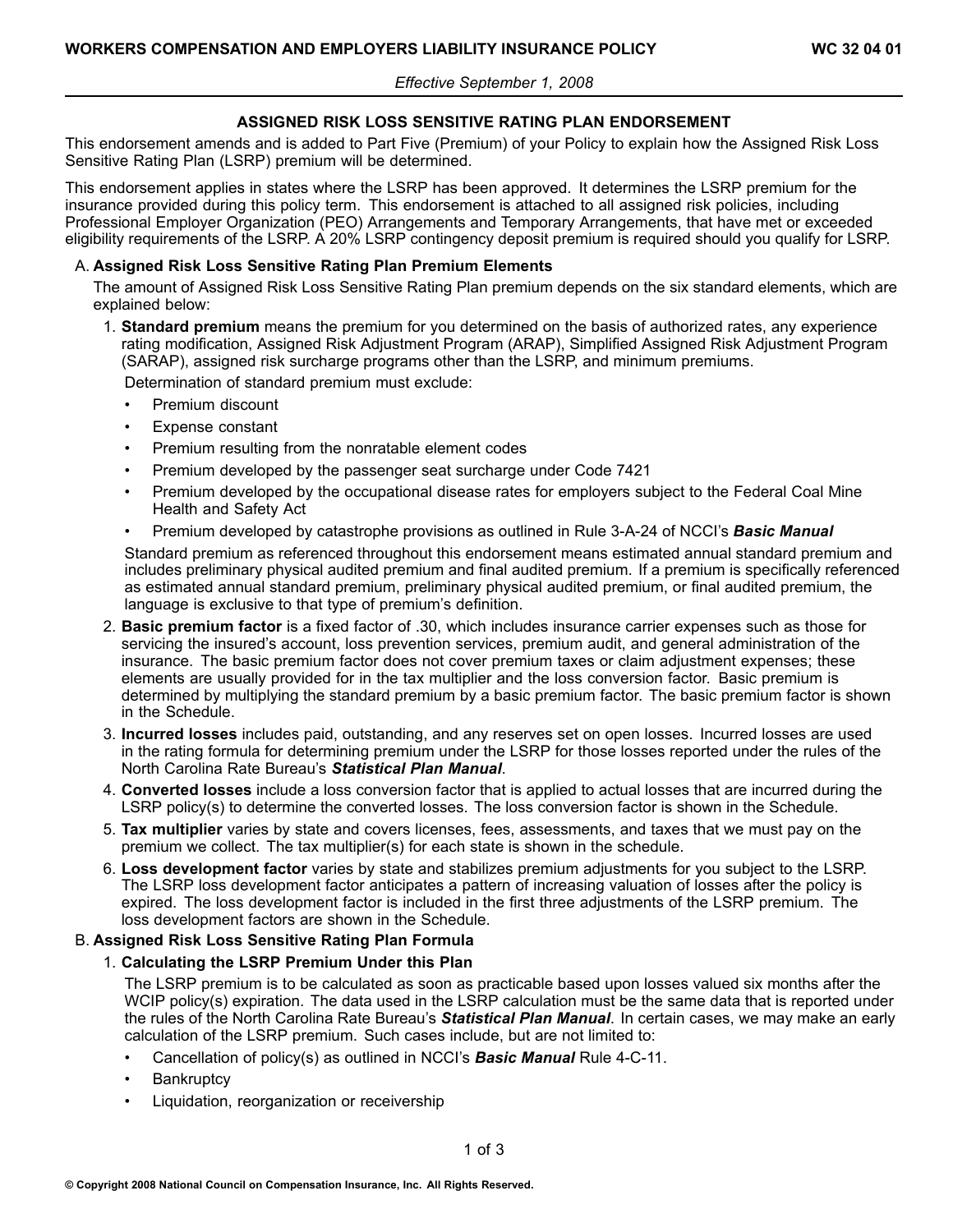# 2. **LSRP Formula**

The LSRP premium subject to this program is determined by the following formula:

 $[(SP \times BPF) + (IL \times LCF) + (SP \times LDF \times LCF)] \times TM$ 

| Where      | Equals                        |
|------------|-------------------------------|
| <b>SP</b>  | <b>Standard Premium</b>       |
| <b>BPF</b> | <b>Basic Premium Factor</b>   |
| IIL        | <b>Incurred Losses</b>        |
| <b>LCF</b> | <b>Loss Conversion Factor</b> |
| <b>LDF</b> | Loss Development Factor       |
| <b>TM</b>  | <b>Tax Multiplier</b>         |

The LSRP will result in <sup>a</sup> premium that is not less than the LSRP minimum premium or more than the LSRP maximum premium. The LSRP minimum premium is determined by multiplying the standard premium by the minimum premium factor. The LSRP maximum premium is determined by multiplying the standard premium by the applicable maximum premium factor. The minimum premium factor and the maximum premium factor are shown in the Schedule.

# C. **Premium Calculation and Payments**

- 1. You will pay <sup>a</sup> premium that will equal 100% of the standard premium.
- 2. You will pay <sup>a</sup> LSRP contingency deposit premium that will equal 20% of the standard premium.
- 3. Your LSRP premium will be determined after the policy period ends.
- 4. The first valuation of LSRP premium will be determined using all loss information valued as of six months after policy expiration or as soon as practicable. Three additional annual premium adjustment calculations shall be made based on loss information valued as of 30, 42, and <sup>54</sup> months after the month in which the rating plan period became effective.
- 5. We must valuate the policy annually after the first valuation and subsequent valuations as needed (up to four valuations). We will not need to do subsequent valuations if there are no open losses.
- 6. If we are notified that the employer has declared bankruptcy, we must file for Proof of Claim. In addition, we may make <sup>a</sup> special adjustment for the purpose of calculating the LSRP premium to determine if additional or return premium is due when you:
	- •Have declared bankruptcy
	- •Have defaulted on your premium
	- •Are involved in any reorganization, receivership, or liquidation
	- •Disposed of all, or substantially all, of your assets

You or the bankruptcy estate, if applicable, will be responsible for any additional premium due to this special adjustment.

7. After each valuation, you will pay to us the amount due within <sup>30</sup> days. If you fail to pay all premium due under this LSRP, your current policy will be cancelled in accordance with the WCIP rules, state law, or assigned carrier performance standards, whichever is more restrictive. You will no longer be in good faith eligible for coverage under the WCIP.

## D. **Evasion of the Loss Sensitive Rating Plan**

Some employers may take actions for the purpose of avoiding the application of the LSRP. Other employers may take actions for otherwise legitimate business reasons that nonetheless result in the improper application of the LSRP. Regardless of intent, any action that results in the miscalculation or misapplication of the LSRP determined in accordance with the LSRP rules is prohibited. These actions include, but are not limited to:

- •Misrepresentation and/or miscalculation of payroll at application, audit or renewal
- • Failure to report changes in ownership or ownership information according to the WCIP and NCCI's *Experience Rating Plan Manual*